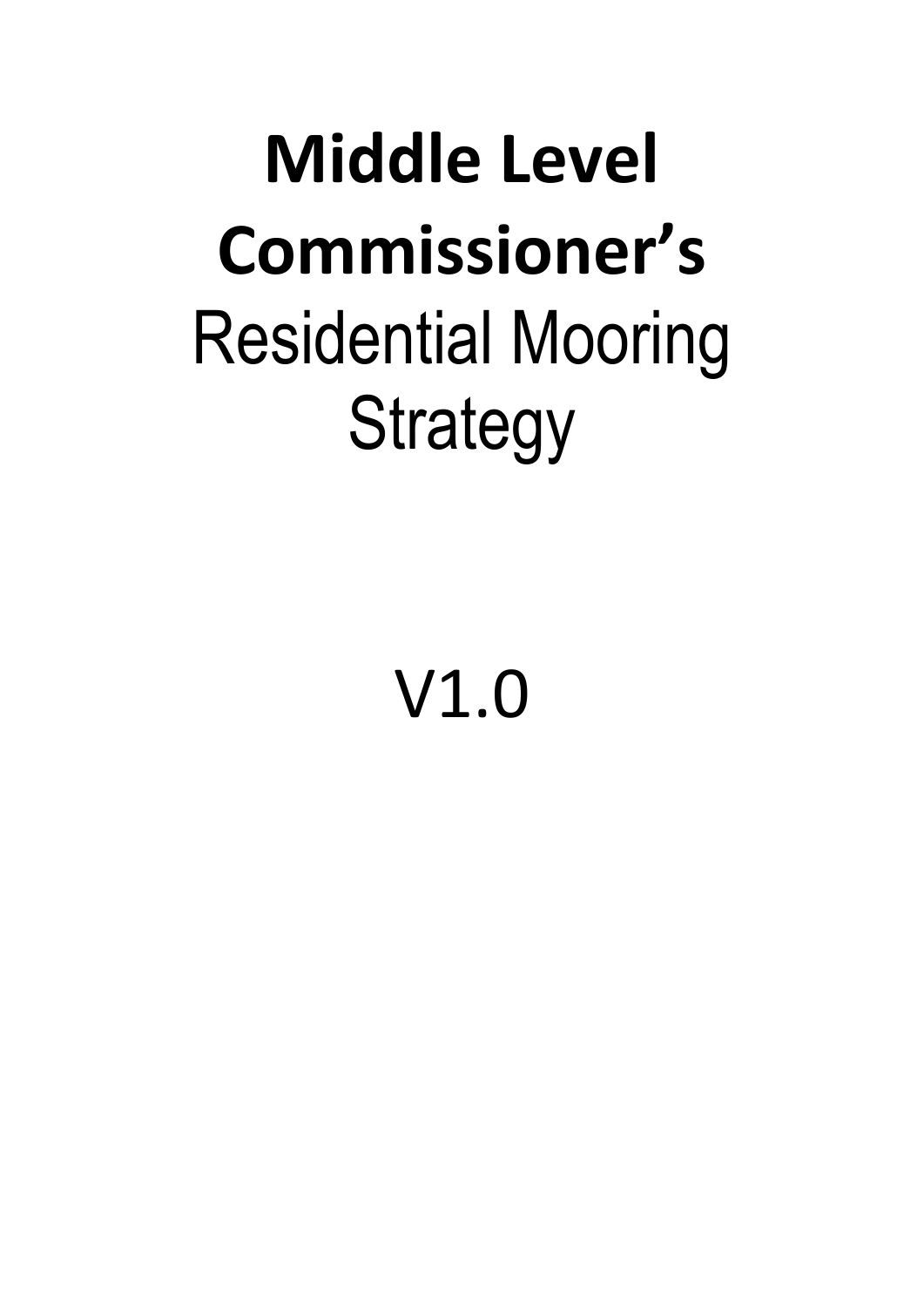# **Background**

The Middle Level Commissioners have been a Navigation Authority for over 150 years. Until 2018 they operated under various Acts of parliament dating back to the 1800's. These Acts and the associated byelaws were not deemed sufficient to allow for the operation and management of a modern navigation and were devoid of powers to charge for the use of the waterways by those with access to vessels for living or relaxing on the Middle Level waters.

In November 2018 the Middle Level Act was given royal assent and came into force. During its process through the lead up to being passed this private Act underwent detailed scrutiny in both the Houses and during its time in the Lords the Commissioners were asked to give an undertaking to the Lords to produce (and periodically update) a Residential Mooring Strategy.

The licencing and charging for the use us Middle Level Waterways were introduced in September 2020 and update Byelaws were approved by the Secretary of State and came into force in May 2021. At the time of production of this report some XXX boats have been registered with the Middle Level Commissioners of which YYY were declared as residential vessels.

#### **Aim**

The aim of this strategy is to seek ways in which the Middle Level Commissioners can support the delivery of residential moorings to meet the needs of those vessel owners who either live permanently onboard and within Middle Level Waters or who are classified as **continuous cruisers** who live aboard their vessels but have no fixed home mooring. The needs of these two groups will differ and are covered later in the strategy.

## **Constraints**

The Middle Level Commissioners are not a Planning Authority and cannot therefore grant permission for residential moorings. Neither are they substantial land owners with access to land which can be developed for residential moorings. Where land is owned it tends to be the water course and bank sides only, this would limit what could be delivered without third party land owners' involvement.

#### **Need**

It is recognised that there is a need for more residential moorings in the Middle Level district and that this need is only likely to increase as more people instigate life changes that result in them swapping permanent or temporary housing for residing on a boat. The reasons why people choose to live on vessels will be wide ranging and include but are not limited to;

- Desire to simplify life
- Desire to get closer to nature
- Wish to be more flexible
- Wish or need to reduce financial outgoings
- A change in personal circumstances
- Retirement
- Mental health reasons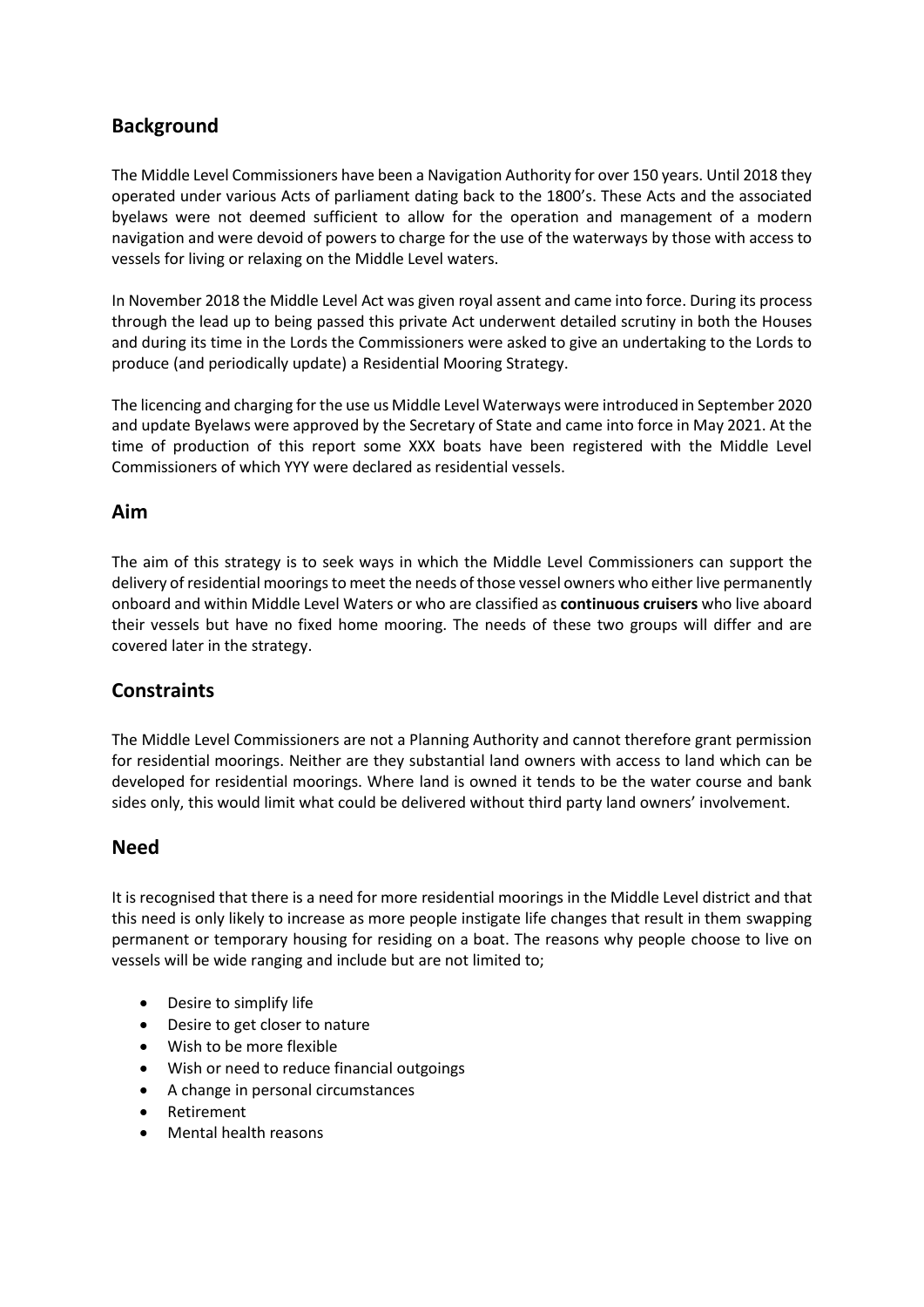The actual need is currently unquantified though for a number of reasons. The main being the lack of data. The Commissioners have yet to complete a full year of licencing so have no complete record set of the current numbers of residential boaters permanently located on Middle Level waters. Fenland District Council are currently separately seeking to identify this need and the Commissioners are committed to working with them to get better data.

# **Perceived Benefits of Residential Moorings**

The Commissioners have liaised with the **Residential Boat Owners' Association** who have members who are continuous cruisers and from this the following assessment of benefits has been drawn up. Where a number of residential craft exist in a single location, the manager and/or caretaker of the site often resides aboard a boat him/her-self, so removing the need for a land-based management dwelling.

Of necessity, residential boaters do tend to be environmentally low impact, every element of domestic consumption requiring far more personal input and control than land-based living:

- Electricity frequently has to be generated on-board and stored in long life battery banks; generation often being via small unobtrusive wind turbines and/or boat roof mounted solar panels. Many pieces of standard equipment and/or devices are highly efficient, running on a 12 volt, low amperage, supply
- The live-aboard boater has to closely manage electricity consumption. Even where a landbased supply is available, consumption aboard an average residential craft is minimal
- Living space aboard most residential craft is usually more compact than that in even a small house or flat. This makes space heating easier and more economic (less waste), particularly as craft can easily be heavily (heat) insulated
- Water tanks need to be filled regularly so the residential boater tends to use precious water sparingly
- Storage aboard most boats is at something of a premium, reducing the ability to acquire or keep unnecessary/unneeded clutter - less consumption equals less drain on natural resources, equals less waste creation
- The use of separating/compost toilet systems is becoming more common amongst live-aboard boaters. With a little planning, these systems can be wholly natural, requiring no unpleasant chemical input, creating no unpleasant odours and generating, to a very short time scale, fully usable soil compost. So successful are these systems, an online user forum has arisen giving free advice to interested parties
- Residential boating clearly places occupants at the heart of nature, wildlife and seasonal variations, this often being the driving force behind boat life; experience has shown that responsible residential boaters fully embrace an appreciation of, and respect for, conservation of the natural world around us